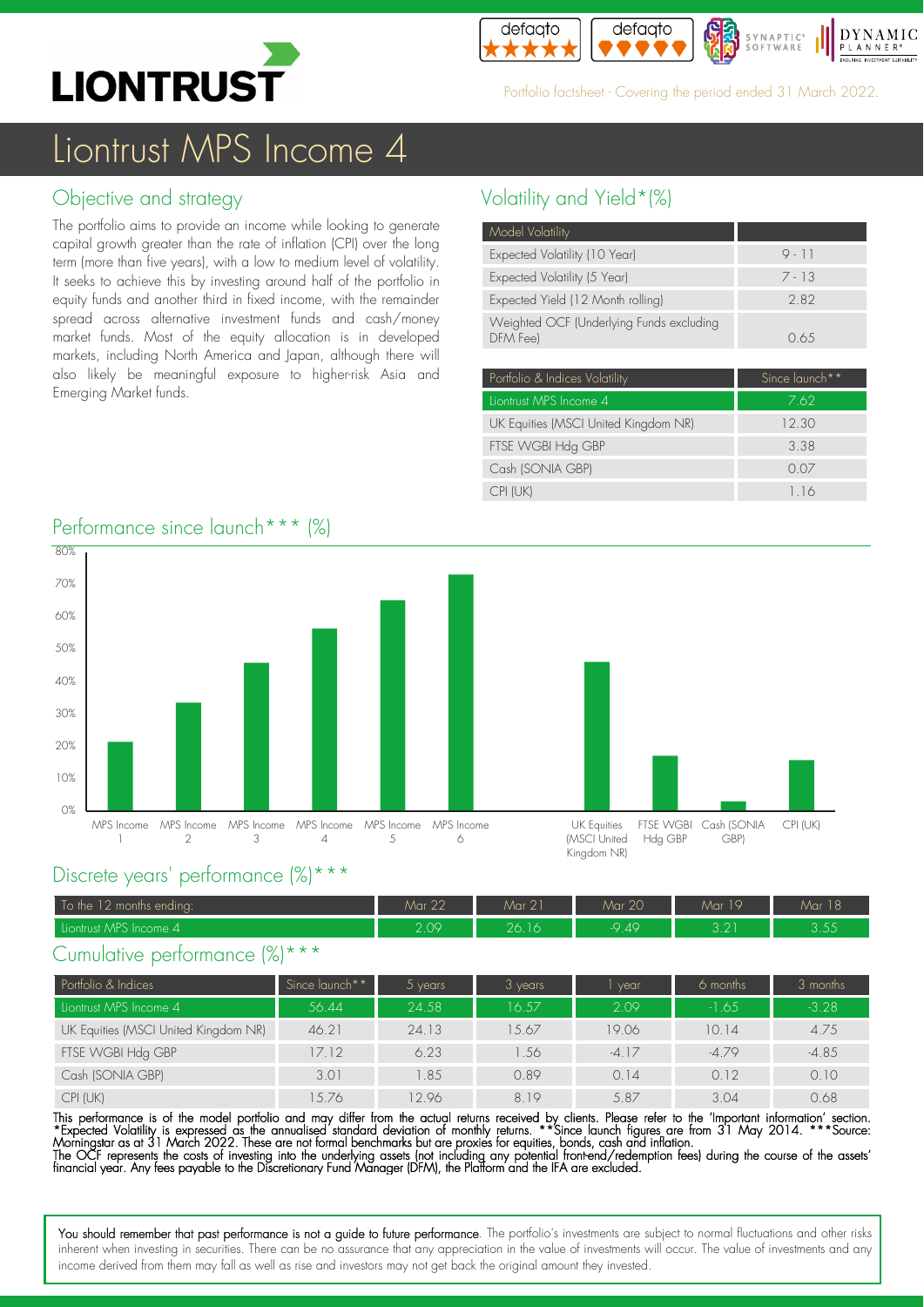# Liontrust MPS Income 4

# Strategic vs Portfolio asset allocation (%)



### Portfolio holdings (%)

| <b>Equities</b>                         | 59.1 |
|-----------------------------------------|------|
| North American Smaller Companies        | 6.4  |
| Artemis US Smaller Companies   Acc GBP  | 6.4  |
| Japanese Equities                       | 2.8  |
| Baillie Gifford Japanese B Inc          | 0.8  |
| Fidelity Index Japan P Acc              | 0.7  |
| Man GLG Japan CoreAlpha Profl Inc D     | 1.3  |
| <b>European Smaller Companies</b>       | 2.5  |
| Barings Europe Select I GBP Inc         | 2.5  |
| <b>European Equities</b>                | 11.0 |
| BlackRock Continental Eurp Inc D Acc    | 9.1  |
| Fidelity Index Europe ex UK P Inc       | 1.9  |
| <b>Emerging Market Equities</b>         | 7.7  |
| Fidelity Index Emerging Markets P Inc   | 7.7  |
| North American Equities                 | 7.4  |
| JPM US Equity Income C Net Inc          | 7.4  |
| <b>UK Smaller Companies</b>             | 5.4  |
| Janus Henderson UK Smaller Coms I Acc   | 5.4  |
| Japanese Smaller Companies              | 0.4  |
| M&G Japan Smaller Companies GBP   Acc   | 0.4  |
| <b>UK Equities</b>                      | 7.8  |
| Redwheel Enhanced Income Fund B GBP Inc | 3.9  |
| Schroder Income Maximiser Z Acc         | 3.9  |
| Asian Ex-Japan Equities                 | 7.7  |
| Schroder Asian Income 7 Inc.            | 7.7  |
| <b>Fixed Interest</b>                   | 36.3 |
| Developed Country Investment Grade      | 2.4  |
| AXA Sterling Buy & Mntn Crdt Z GBP Acc  | 0.8  |
| Fidelity MoneyBuilder Income W Inc      | 0.8  |
| Royal London Corporate Bond M Inc       | 0.8  |

# Asset allocation (%)

| European Equities                | 11.0 |  |
|----------------------------------|------|--|
| Inflation Linked Debt            | 9.5  |  |
| Developed Country High Yield     | 8.3  |  |
| <b>UK Equities</b>               | 7.8  |  |
| Asian Ex-Japan Equities          | 7.7  |  |
| <b>Emerging Market Equities</b>  | 7.7  |  |
| North American Equities          | 7.4  |  |
| North American Smaller Companies | 6.4  |  |
| Convertible Debt                 | 5.8  |  |
| UK Smaller Companies             | 5.4  |  |
| Cash                             | 2.2  |  |
| Other                            | 20.8 |  |
|                                  |      |  |

| Developed Country High Yield             | 8.3   |
|------------------------------------------|-------|
| AXA US Short Duration Hi Yld Z Gross Inc | 2.7   |
| Invesco High Yield UK Z Inc              | 2.7   |
| L&G Active Global High Yield Bond I Inc  | 2.9   |
| <b>Emerging Market Debt</b>              | 5.2   |
| L&G EM Govt Bond US\$ Index   Acc        | 5.2   |
| Inflation Linked Debt                    | 9.5   |
| L&G Global Inflation Linked Bd Idx I Acc | 4.8   |
| Royal London Global Index Linked M Inc   | 4.7   |
| Convertible Debt                         | 5.8   |
| Polar Capital Glbl Convert I GBP Hdg Inc | 5.8   |
| Developed Country Government             | 5.1   |
| Vanguard Glb Bd Idx £ H Acc              | 5.1   |
| <b>Alternatives</b>                      | 2.4   |
| Property                                 | 2.4   |
| Liontrust MA Diversified RI Assts A Inc  | 2.4   |
| Cash                                     | 2.2   |
| Cash                                     | 2.2   |
| <b>TOTAL</b>                             | 100.0 |